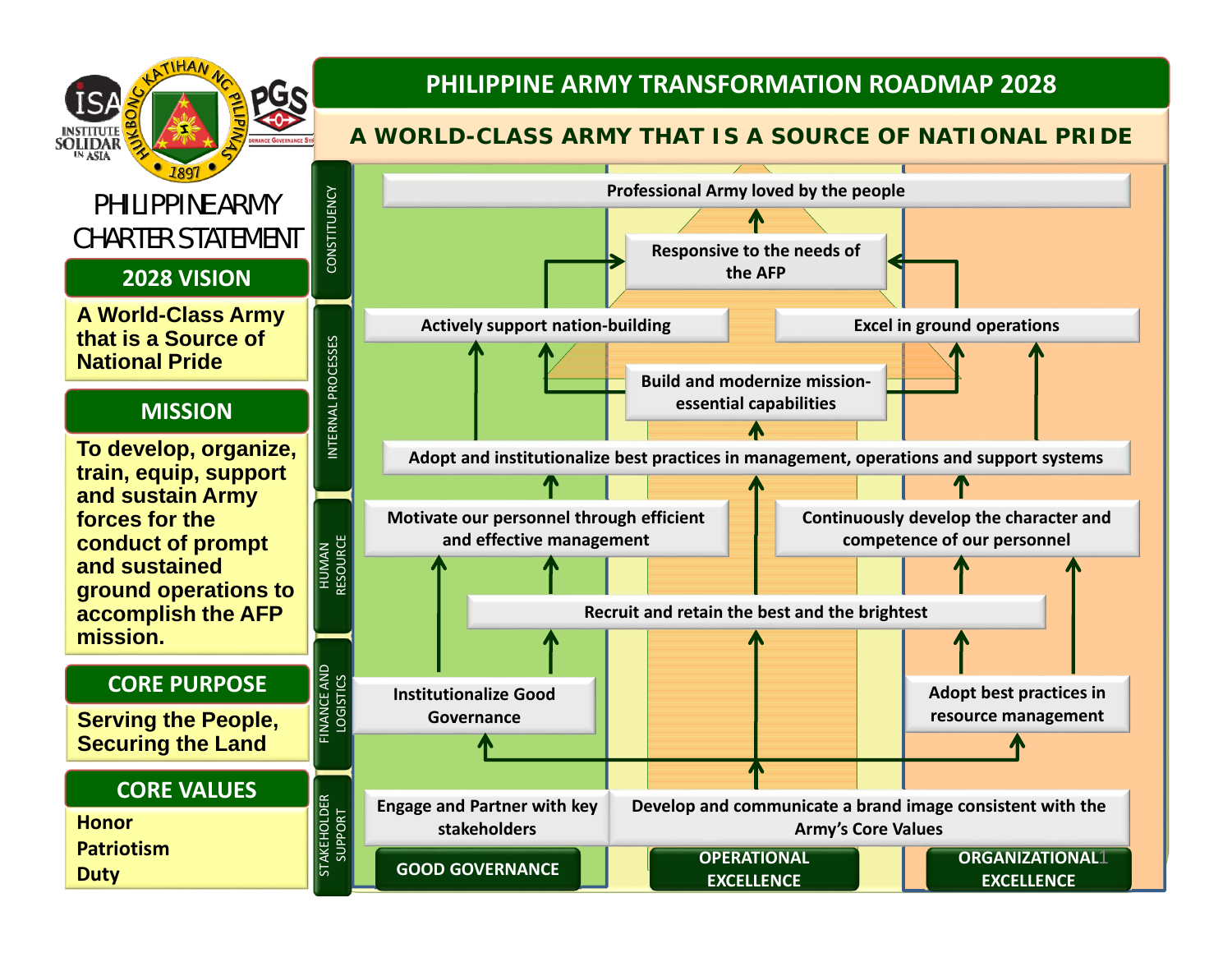| <b>CGPA SCORECARD</b>                    |                                                                                        |                                                                                       |                 |                            |      |                           |      |                     |          |                 |                       |  |
|------------------------------------------|----------------------------------------------------------------------------------------|---------------------------------------------------------------------------------------|-----------------|----------------------------|------|---------------------------|------|---------------------|----------|-----------------|-----------------------|--|
| <b>STRATEGIC</b>                         |                                                                                        | <b>PERFORMANCE</b><br><b>MEASURE</b>                                                  | <b>OPR</b>      | <b>PERFORMANCE TARGETS</b> |      |                           |      |                     |          |                 |                       |  |
| <b>PERSPECTIVE</b>                       | <b>STRATEGIC OBJECTIVES</b>                                                            |                                                                                       |                 | 2011<br><b>Base</b>        | 2012 | 2013                      | 2014 | 2015                | 2016     | 2022            | 2028                  |  |
| <b>STAKEHOLDER</b><br><b>SUPPORT</b>     | 1) Develop &<br>communicate a brand<br>image consistent with the<br>Army's Core Values | 1) Net Trust Rating                                                                   | OG7             | <b>TBD</b>                 |      | $plus 15$ plus 20 plus 25 |      | $plus 30$ $plus 35$ |          | No data No data | provided provided     |  |
|                                          | 2) Engages & Partner with<br>key stakeholderss                                         | 2) Number of completed<br><b>IDSE</b> activities                                      | OG5             | 145                        | 159  | 175                       | 192  | 211                 | 232      | 232             | 232                   |  |
|                                          |                                                                                        | 3) Growth rate of<br>completed<br>projects/activities with key<br><b>stakeholders</b> | OG7             | <b>TBD</b>                 | 230  | 242                       | 254  | 267                 | 280      | 2021            | 5%* CY 5%* CY<br>2027 |  |
|                                          |                                                                                        | 4) Growth rate of<br>formalized partnership<br>with key stakeholders                  |                 | <b>TBD</b>                 | 112  | 118                       | 124  | 130                 | 136      | 2021            | 5%* CY 5%* CY<br>2027 |  |
| <b>FINANCE &amp;</b><br><b>LOGISTICS</b> | 3) Institutionalize good<br>governance                                                 | 5) COA Adverse Findings                                                               | <b>MFO</b>      | 22                         | 15   | 12                        | 9    | $\overline{7}$      | $\Omega$ | $\Omega$        | 0                     |  |
|                                          | 4) Adopt best practices in<br>resorce management                                       | 6) Program<br>Implementation Rate                                                     | <b>ARMO</b>     | <b>TBD</b>                 | 100% | 100%                      | 100% | 100%                | 100%     | 100%            | 100%                  |  |
|                                          |                                                                                        | 7) Absorptive Capability                                                              |                 | 96.05%                     | 100% | 100%                      | 100% | 100%                | 100%     | 100%            | 100%                  |  |
|                                          |                                                                                        | 8) Logistics Performance<br>Index                                                     | OG <sub>4</sub> | 2.6                        | 2.7  | 2.8                       | 2.8  | 2.8                 | 3        | 3.2             | 3.5                   |  |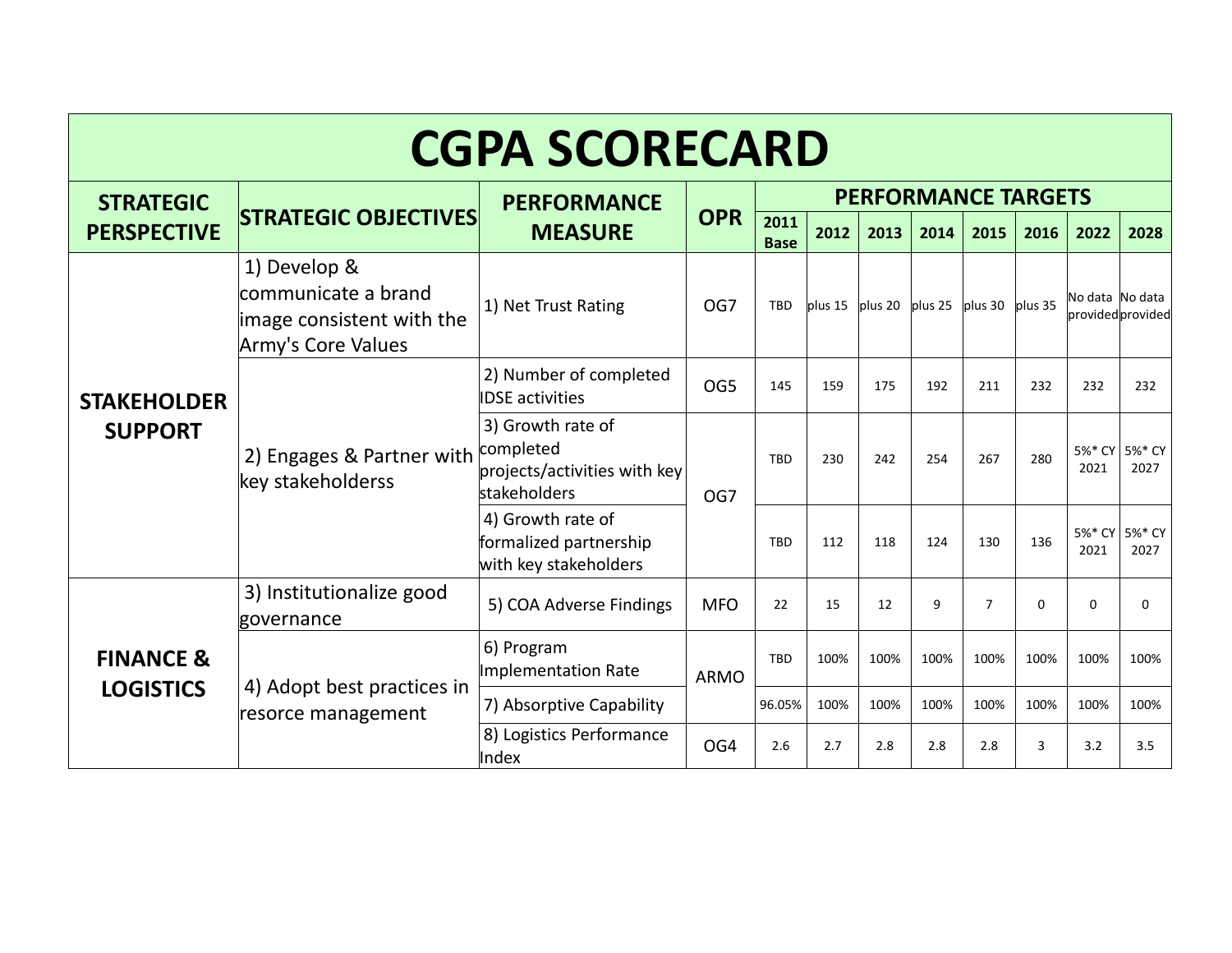| <b>CGPA SCORECARD</b>            |                                                                                 |                                                                                 |                            |                                                                         |                |               |                |          |                  |                  |                |
|----------------------------------|---------------------------------------------------------------------------------|---------------------------------------------------------------------------------|----------------------------|-------------------------------------------------------------------------|----------------|---------------|----------------|----------|------------------|------------------|----------------|
| <b>STRATEGIC</b>                 |                                                                                 | <b>PERFORMANCE</b><br><b>OPR</b><br><b>MEASURE</b>                              | <b>PERFORMANCE TARGETS</b> |                                                                         |                |               |                |          |                  |                  |                |
| <b>PERSPECTIVE</b>               | <b>STRATEGIC OBJECTIVES</b>                                                     |                                                                                 |                            | 2011<br><b>Base</b>                                                     | 2012           | 2013          | 2014           | 2015     | 2016             | 2022             | 2028           |
| <b>HUMAN</b><br><b>RESOURCES</b> | 5) Recruit and retain the<br>best and brightest                                 | 9) Quality Recuit<br>Index                                                      |                            | Officer-<br>80%                                                         | 85%            | 86%           | 87%            | 88%      | 89%              | 93%              | 95%            |
|                                  |                                                                                 | 10) Nr of Competent<br>Personnel who were<br>separated voluntarily              |                            | Officer-48<br>EP-627<br>Total=<br>675                                   | 607            | 540           | 472            | 405      | 338              | 169              | 68             |
|                                  |                                                                                 | 11) Forced Attration<br>Rate                                                    | OG1                        | 0.32%<br>(270)                                                          | 0.37%<br>(320) | 0.5%<br>(428) | 0.75%<br>(642) | 1% (856) | 1.5%<br>(1, 284) | 2.5%<br>(2, 139) | 4%<br>(3, 442) |
|                                  | 6) Continuously build and<br>develop the character and<br>the competence of our | 12) Number of<br>offenses (DLO cases)<br>with less grave and<br>grave penalties |                            | 493                                                                     | 419            | 394           | 345            | 295      | 247              | 123              | 49             |
|                                  | personnel                                                                       | 13) Individual<br>Training Readiness                                            | OG8                        | 78% (R2) 80% (R2) 81% (R2) 82% (R2) 82% (R2) 85% (R2) 95% (R1) 97% (R1) |                |               |                |          |                  |                  |                |
|                                  | 7) Motivate our personnel<br>through efficient and<br>effective management      | 14) Personnel<br>Satisfaction Index                                             | OG <sub>1</sub>            | 2.9                                                                     | 2.95           | 3             | 3.1            | 3.2      | 3.3              | 3.5              | 3.8            |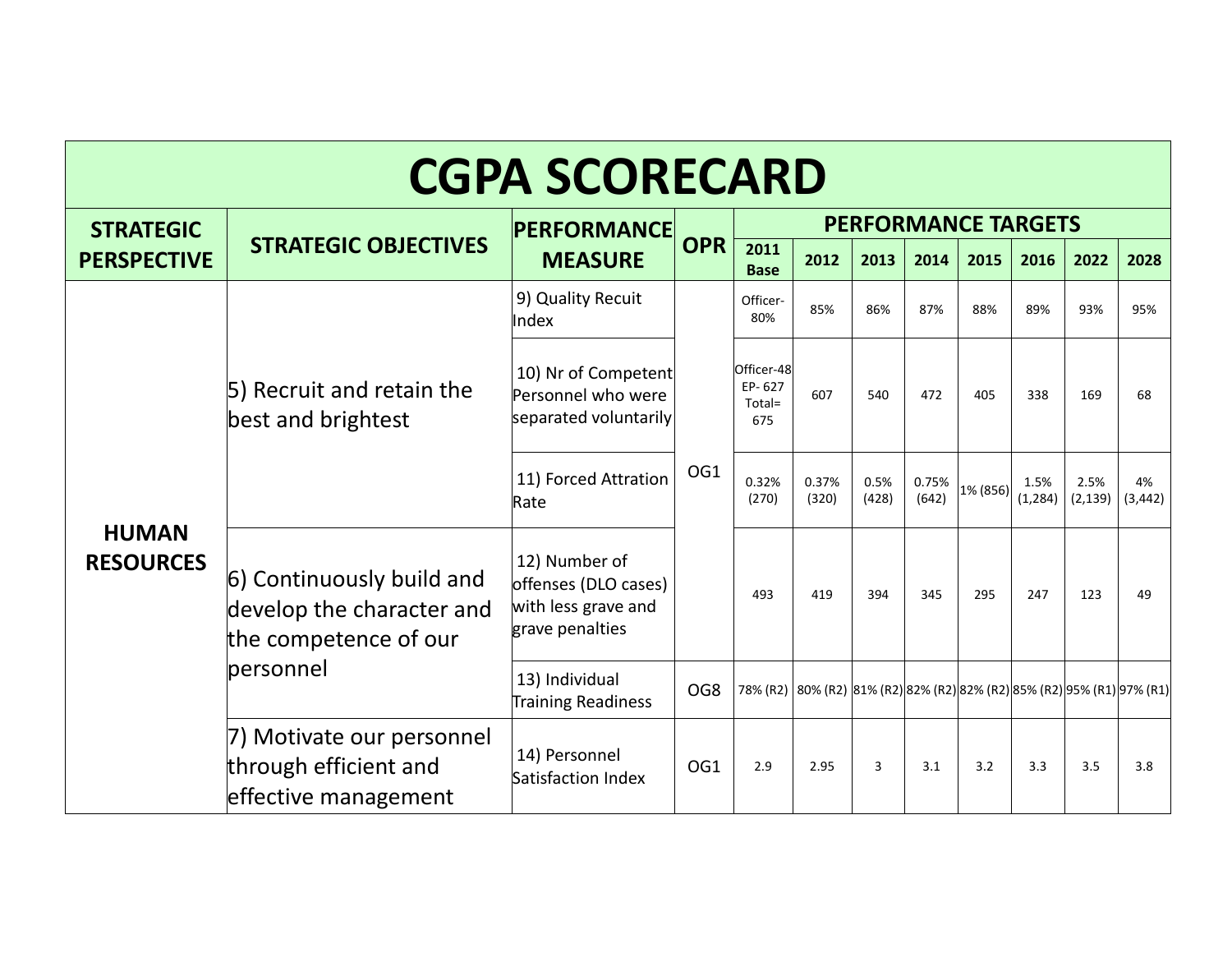| <b>CGPA SCORECARD</b>             |                                                                                                            |                                                                    |                               |                       |                            |              |              |              |              |              |            |  |  |
|-----------------------------------|------------------------------------------------------------------------------------------------------------|--------------------------------------------------------------------|-------------------------------|-----------------------|----------------------------|--------------|--------------|--------------|--------------|--------------|------------|--|--|
| <b>STRATEGIC</b>                  | <b>STRATEGIC</b>                                                                                           | <b>PERFORMANCE</b>                                                 |                               |                       | <b>PERFORMANCE TARGETS</b> |              |              |              |              |              |            |  |  |
| <b>PERSPECTIVE</b>                | <b>OBJECTIVES</b>                                                                                          | <b>MEASURE</b>                                                     | <b>OPR</b>                    | 2011<br><b>Base</b>   | 2012                       | 2013         | 2014         | 2015         | 2016         | 2022         | 2028       |  |  |
|                                   | 8) Adopt and<br>linstitutionalize best<br>practices in<br>management,<br>operations, and<br>support sytems | 15) Doctrine Develpoment<br>Throughput Time                        | OG <sub>8</sub>               |                       | 3013 days 2555 days        | 2190<br>days | 1825<br>days | 1704<br>days | 1582<br>days | 1460<br>days | 730 days   |  |  |
|                                   |                                                                                                            | 16) Number of ISO or<br>internationally certified<br>offices/units | OG5                           | <b>New</b><br>Measure | $\mathbf 0$                | 1            | 3            | 4            | 5            | 11           | 17         |  |  |
|                                   | 9) Build and<br>modernize mission-<br>essential capabilities                                               | 17) Unit Training Readiness<br>Rating-Regular                      | OG <sub>8</sub>               | 77%                   | 78%                        | 80%          | 81%          | 83%          | 85%          | 95%          | 97%        |  |  |
| <b>INTERNAL</b><br><b>PROCESS</b> |                                                                                                            | 18) Unit Training Readiness<br>Rating -Ready Reserve               | OG9                           | 69%                   | 60% (R3) 65% (R3) 70% (R3) |              |              | 75%<br>(R2)  | 85%<br>(R1)  | 90%<br>(R1)  | 95% (R1)   |  |  |
|                                   |                                                                                                            | 19) Equipment Readiness                                            | OG4                           | 65%                   | 70%                        | 80%          | 85%          | 90%          | 95%          | 95%          | 95%        |  |  |
|                                   |                                                                                                            | 20) Maintenace Readiness                                           |                               | 62%                   | 70%                        | 80%          | 85%          | 90%          | 95%          | 95%          | 95%        |  |  |
|                                   | 10) Excel in ground                                                                                        | 21) Combat Effectiveness<br>Rating                                 | 64%<br>OG <sub>3</sub><br>73% |                       | 60%                        | 65%          | 70%          | 75%          | 80%          | 95%          | 100%       |  |  |
|                                   | operations                                                                                                 | 22) Unit Performance<br><b>Evaluation Rating</b>                   |                               |                       | 75%                        | 80%          | 85%          | 90%          | 95%          | 98%          | 100%       |  |  |
|                                   | 11) Actively support<br>nation-building                                                                    | 23) Number of national<br>development projects<br>supported        |                               | <b>New</b><br>Measure | TBD                        | <b>TBD</b>   | <b>TBD</b>   | <b>TBD</b>   | <b>TBD</b>   | <b>TBD</b>   | <b>TBD</b> |  |  |
|                                   |                                                                                                            | Major government<br>plans/programs/projects<br>supported           | OG7                           | Restated<br>measure   | 28                         | 42           | 56           | 70           | 83           | <b>TBD</b>   | <b>TBD</b> |  |  |